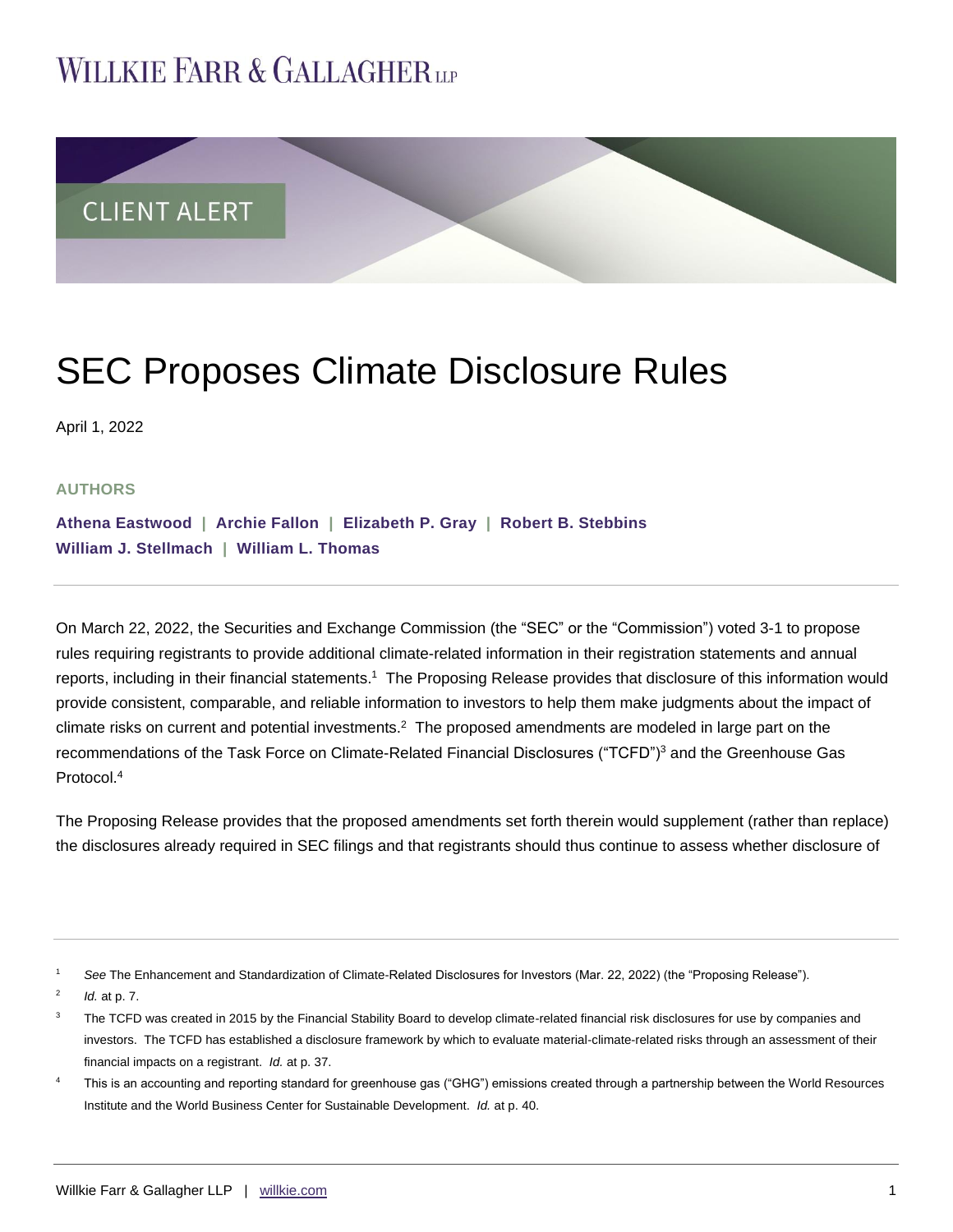climate risks is still required in MD&A, Description of Business, Risk Factors or Legal Proceedings as per exiting guidance.<sup>5</sup>

## **Proposed Amendments.**

The Proposing Release sets forth proposed rules dealing with (i) Climate-Related Disclosure, (ii) Climate-Related Impacts, (iii) Governance, (iv) Risk Management, (v) Financial Statement Metrics, (vi) GHG Emissions, (vii) Attestation of Scope 1 and Scope 2 Emissions Disclosures, and (viii) Targets and Goals.

## 1. Climate-Related Disclosure

General. The proposed climate-related disclosures described below would apply to a registrant with Exchange Act reporting obligations pursuant to Section 13(a) or Section 15(d) and companies filing a Securities Act or Exchange Act registration statement. Thus, the climate-related disclosures and the proposed financial statement metrics would be required in Securities Act or Exchange Act registration statements and Exchange Act annual reports. The proposed rules would also require registrants to disclose any material change to the climate-related disclosure provided in a registration statement or annual report in its Form 10-Q.<sup>6</sup>

The climate-related disclosures would be required to be included in such statements and reports in a separately captioned "Climate-Related Disclosure" section and in the financial statements.<sup>7</sup> A registrant would be able to incorporate by reference disclosure from other parts of the registration statement or annual report and, in most cases, from other filed or submitted reports into the "Climate-Related Disclosure" section.<sup>8</sup>

Disclosure of Risks. The proposed rules would require a registrant to disclose any climate-related risks reasonably likely to have a material impact on the registrant, including on its business or consolidated financial statements, which may arise over the short, medium and long term. "Climate-related risks" mean the actual or potential negative impacts of climaterelated conditions and events on a registrant's operations, financial statements or value chains, as a whole. "Value chain" means the upstream and downstream activities related to a registrant's operations, with "upstream activities" defined to

- 5 *See* Proposing Release at p. 18. In 1971, the Commission first addressed disclosure of material environmental risks when it issued an interpretative release providing that registrants should consider disclosure of the financial impact of compliance with environmental laws. *See*  Release No. 33-5170 (July 19, 1971). In 1982, the Commission adopted rules mandating disclosure of costs arising out of compliance with environmental laws. *See* Release No. 33-6383 (Mar. 3, 1982). In 2010, the Commission issued guidance as to how the SEC's existing disclosure rules may require disclosure of the impacts of climate change on a registrant's business or financial condition. *See* Commission Guidance Regarding Disclosure Related to Climate Change, Release No. 33-9106 (Feb. 2, 2010).
- 6 *Id.* at p. 285. Many of the climate-related disclosure rules are also applicable to foreign private issuers. *Id.*at 286.
- 7 The climate-related disclosure rules would be included in Regulation S-K and Regulation S-X. *Id.* at p. 55.
- 8 *Id.* at p. 55.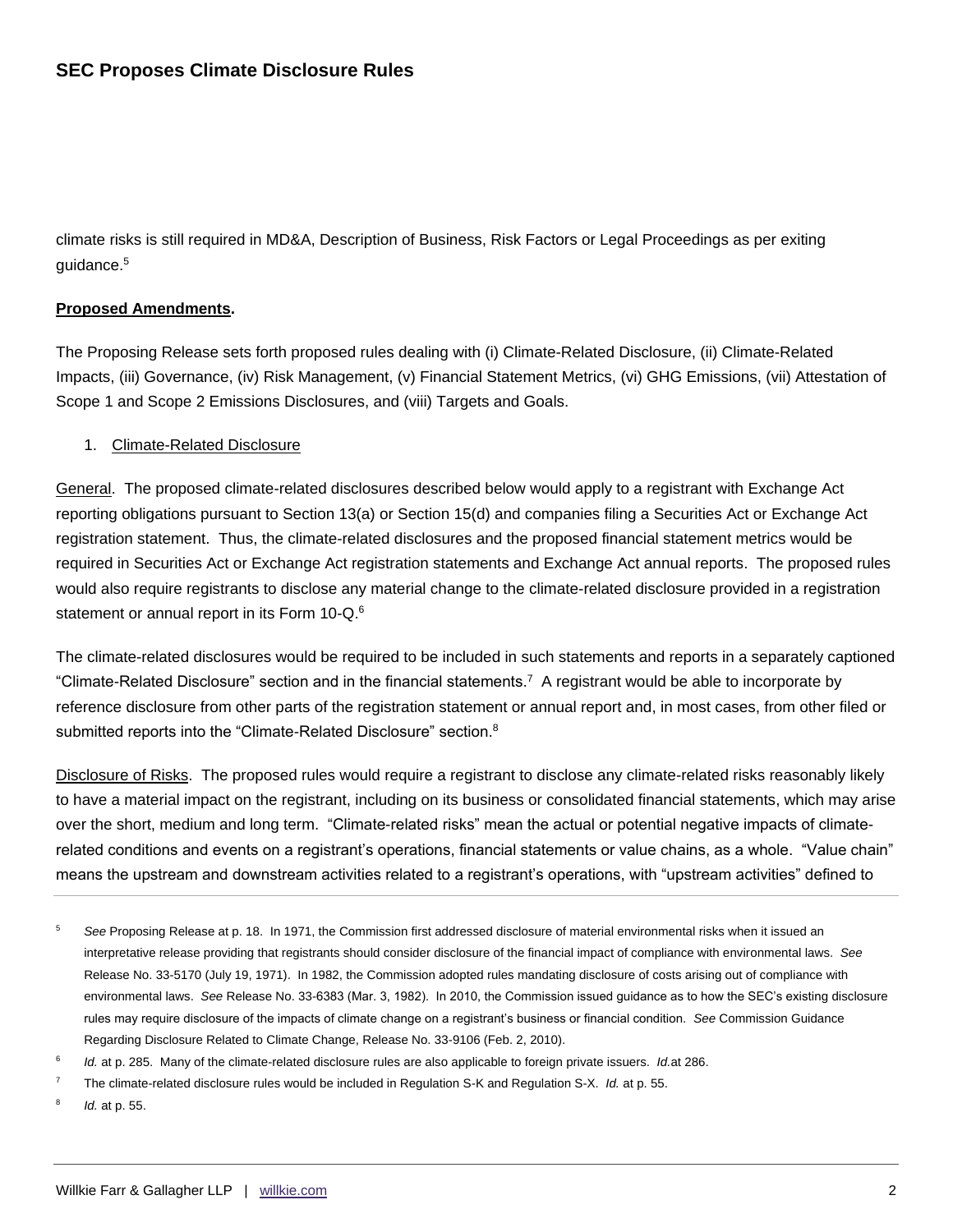include activities by a third party that relate to the initial stages of production and "downstream activities" defined to include activities by a third party that relate to processing material into a finished product and delivery of a good or service to the end user.<sup>9</sup> Thus, as defined, climate-related risks extend beyond a registrant's own operations to those of its suppliers and distributors.

As to determinations of materiality, the Proposing Release provides that when assessing the materiality of a particular risk, management should consider the magnitude and probability of the risk over the short, medium, and long term.<sup>10</sup>

The proposed rules would require a registrant to specify whether an identified climate-related risk is a physical or transition risk and the registrant's plan to mitigate the risk. If a physical risk, the proposed rules would require a registrant to describe the nature of the risk, including whether it is as an acute or a chronic risk.<sup>11</sup> If an identified physical risk is likely to have a material impact on the registrant's business or financial statements, the registrant would be required to include in its description the location (by zip code or, if not available, by postal zone or geographic location) of the properties, processes, or operations subject to the physical risk.<sup>12</sup>

For example, if flooding presents a material physical risk, the proposed rules would require a registrant to disclose the percentage of buildings, plants, or properties that are located in flood hazard areas, and their location.

The proposed rules would also require a registrant to describe the nature of transition risks, including whether they relate to regulatory, market, technological, or other transition-related factors, and how those factors impact the registrant.<sup>13</sup>

A registrant is also permitted but not required to disclose information about any "climate-related opportunities" it may be pursuing. "Climate-related opportunities" are defined as the actual or potential positive impacts of climate-related conditions and events on the registrant's financial statements, business operations, or value chains, as a whole.<sup>14</sup>

## 2. Climate-Related Impacts

Material Impacts. Once a registrant has described the climate-related risks reasonably likely to have a material impact on the registrant's business or financial statements as manifested over the short, medium, and long term (as described

14 *Id.* at p. 67.

<sup>9</sup> *Id.* at pp. 60-61.

<sup>10</sup> *Id.* at pp. 69-71.

<sup>11</sup> "Physical risk," "transition risk," "acute risk," and "chronic risk" are defined in the Proposing Release. *Id.* at pp. 61-63.

<sup>12</sup> *Id.* at pp. 61-64.

<sup>13</sup> *Id.* at p. 66.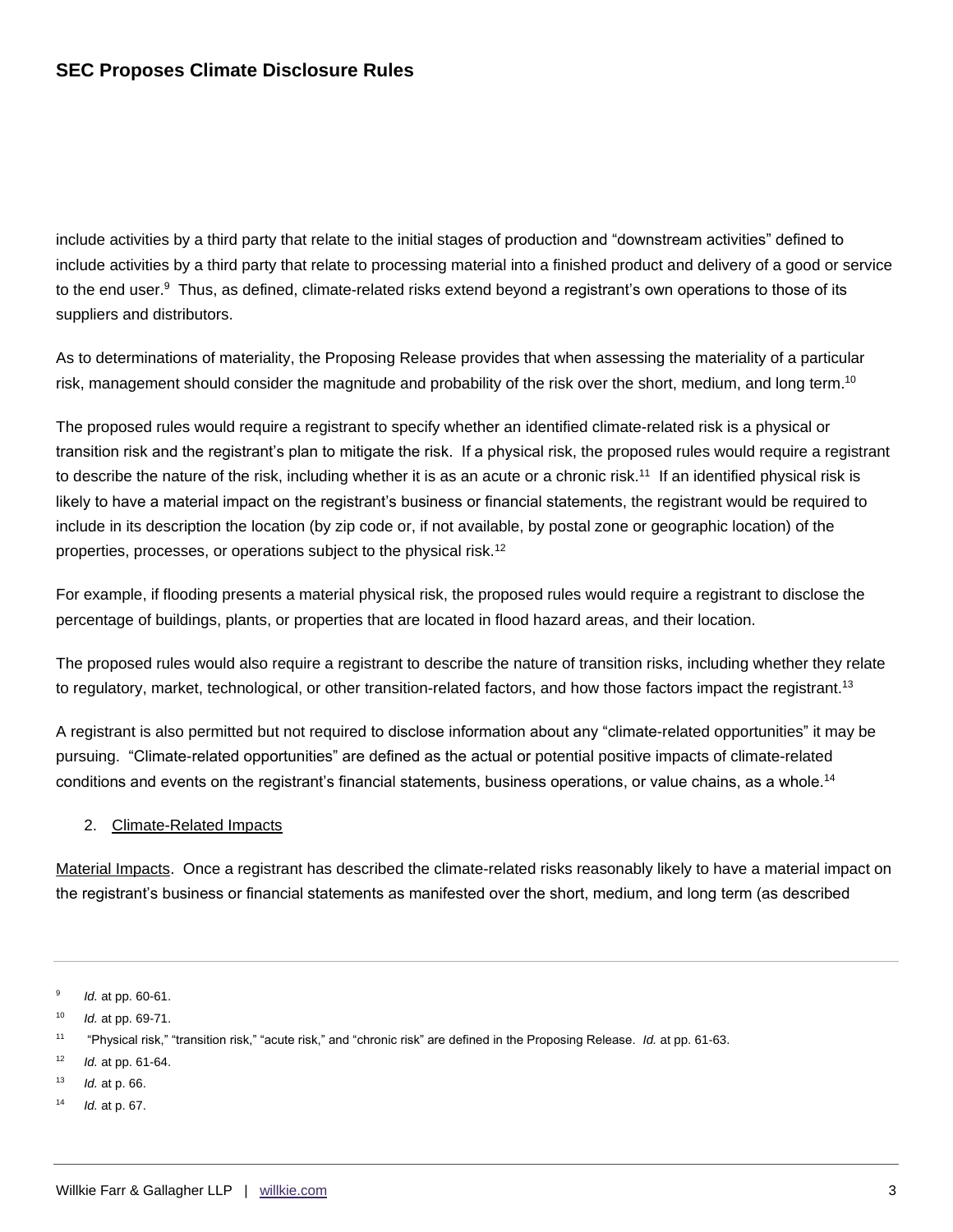above), the proposed rules would require the registrant to describe the actual and potential impacts (and the time horizon for each) of those risks on its strategy, business model, and outlook.<sup>15</sup>

The proposed rules would require a registrant to discuss how it has considered the impacts as part of its business strategy and capital allocation. The discussion must also include how any of the climate-related financial statement metrics discussed below or any of the climate-related targets or goals discussed below relate to the registrant's business model or business strategy.<sup>16</sup>

A registrant would also be required to disclose the material impacts of physical risks on its strategy, business model, and outlook. The proposed rules would require a registrant to provide a narrative discussion of whether and how any of its identified climate-related risks have affected or are reasonably likely to affect the registrant's consolidated financial statements.<sup>17</sup>

Carbon Offsets or Renewable Credits. If, as part of its net emissions reduction strategy, a registrant uses carbon offsets or renewable energy credits ("RECs"), the proposed rules would require it to disclose the role that carbon offsets or RECs play in the registrant's climate-related business strategy.<sup>18</sup> Also, a registrant that purchases offsets or RECs to meet its goals as it makes the transition to lower-carbon products would need to reflect this additional set of short-term and longterm costs and risks in its disclosure.<sup>19</sup>

Internal Carbon Price. Registrants may choose to use an internal carbon price when quantifying and assessing the financial impacts of climate-related risks and climate-related opportunities.

If a registrant uses an internal carbon price when assessing climate-related factors, the proposed rules would require it to disclose (i) the price in units per metric ton of carbon dioxide equivalent, (ii) the total price, (iii) the boundaries for measurement of overall carbon dioxide equivalent on which the total price is based, and (iv) the rationale for selecting the internal carbon price applied.<sup>20</sup> A registrant would also be required to describe how it uses its disclosed internal carbon price to evaluate and manage climate-related risks.<sup>21</sup>

- 19 *Id.* at p. 83.
- 20 *Id.* at pp. 83-84.

<sup>15</sup> *Id.* at pp. 76-77. A registrant would be required to disclose impacts on its business operations, products and services, parties in its value chain, activities to mitigate client-related risks, research and development expenditures, and any other significant changes or impacts.

<sup>16</sup> *Id.* at p. 78.

<sup>17</sup> *Id.* at p. 80.

<sup>18</sup> *Id.* at p. 82.

<sup>21</sup> "Scenario analysis" is defined as a process for identifying and assessing a potential range of future events under conditions of uncertainty. *Id.* at p. 87.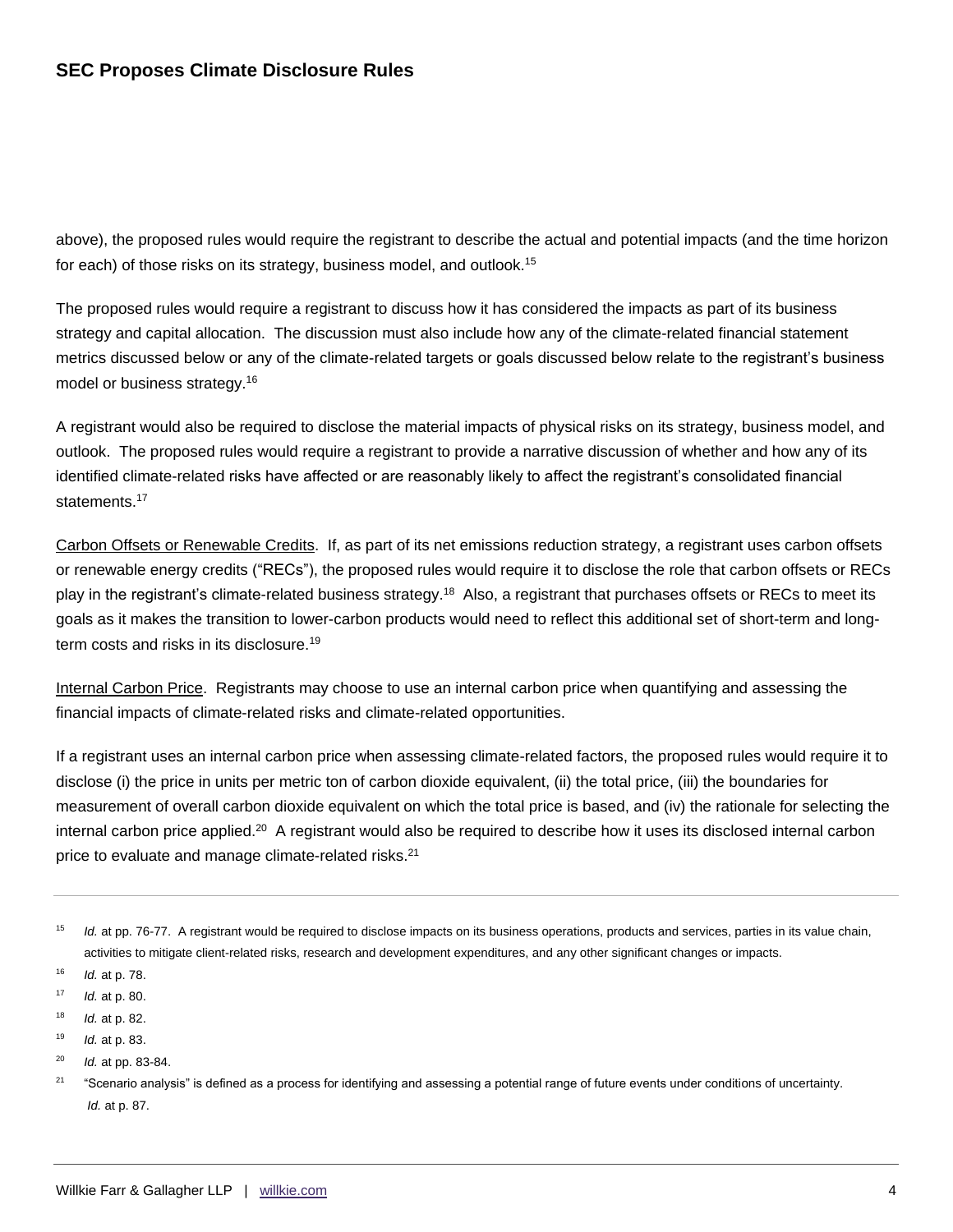Scenario Analysis. A registrant would be required to describe any analytical tools, such as scenario analysis, that the registrant uses to (i) assess the impact of climate-related risks on its business and financial statements, or (ii) support the resilience of its strategy and business model in light of foreseeable climate-related risks.<sup>22</sup> If a registrant uses scenario analysis, the proposed rules would require disclosure of the scenarios considered (including parameters, assumptions, and analytical choices), and the projected principal financial impacts on the registrant's business strategy under each scenario.<sup>23</sup>

## 3. Governance

Board Oversight. The proposed rules would require disclosure of (i) any board members or board committees responsible for the oversight of climate-related risks, (ii) whether any board member has expertise in climate-related risks, (iii) the processes and frequency by which the board discusses these risks, (iv) how the board considers these risks as part of its business strategy, risk management and financial oversight, and (v) how the board sets climate-related targets or goals and oversees progress against those targets or goals.<sup>24</sup>

Management Oversight. The proposed rules would require disclosure of (i) the management positions or committees responsible for assessing and managing climate-related risks, (ii) the relevant expertise of the position holders or committee members, and (iii) the processes by which these position holders or committee members are informed about and monitor climate-related risks, and how frequently they report to the board about these risks.<sup>25</sup>

## 4. Risk Management

Identifying, Assessing and Managing Climate-Related Risks. The proposed rules would require disclosure of any processes a registrant has for identifying, assessing, and managing climate-related risks.

When describing these processes, a registrant would be required to disclose: (i) how it determines the relative significance of climate-related risks compared to other risks, (ii) how it considers existing or likely regulatory requirements or policies when identifying climate-related risks, (iii) how it considers shifts in customer or counterparty preferences, technological changes, or changes in market prices in assessing potential transition risks, and (iv) how it determines the materiality of climate-related risks, including the potential size and scope of any identified climate-related risk.<sup>26</sup>

22 *Id.* at p. 88.

- 23 *Id.* at pp. 91-92.
- 24 *Id.* at pp. 98-100.
- 25 *Id.* at pp. 100-101.
- 26 *Id.* at pp. 104-105.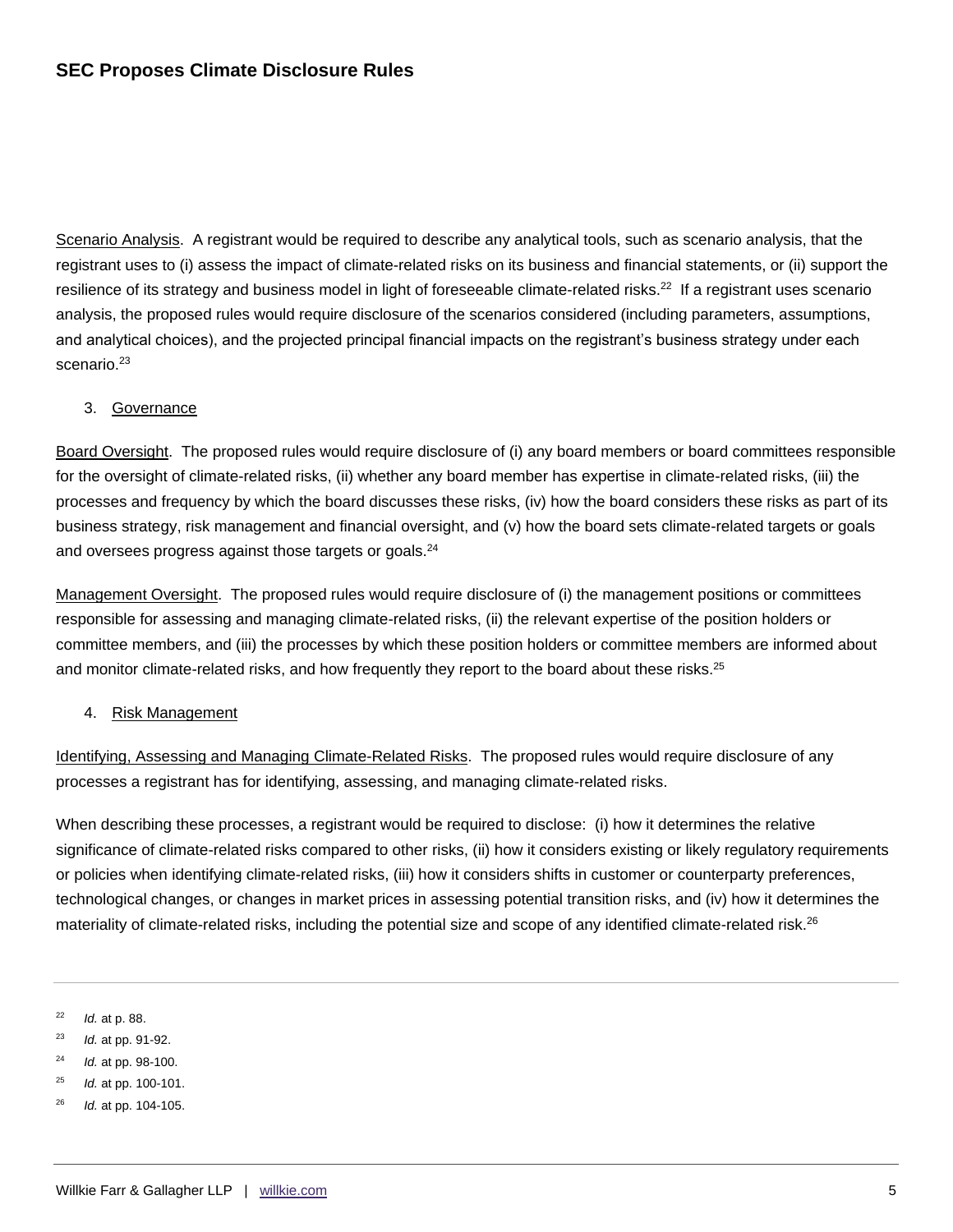A registrant would be required to disclose (i) how it decides whether to mitigate, accept, or adapt to any such climaterelated risk, (ii) how it prioritizes addressing climate-related risks, and (iii) how it mitigates a high priority climate-related risk.<sup>27</sup>

The proposed rules would also require a registrant to disclose whether and how climate-related risks are integrated into the registrant's overall risk management processes, including how any separate committee addressing these risks interacts with the risk committee of the board or management.<sup>28</sup>

If a registrant has adopted a transition plan<sup>29</sup> as part of its climate-related risk management strategy, the proposed rules would require the registrant to describe its plan, including the metrics used to manage physical and transition risks.<sup>30</sup> In addition, the registrant would be required to describe (i) how it plans to mitigate or adapt to any physical risks identified in its SEC filings, and (ii) how it plans to mitigate or adapt to any identified transition risks.<sup>31</sup> Further, the registrant would also be required to update its transition plan disclosure each year by describing the actions taken during the past year to achieve the plan's goals.<sup>32</sup>

## 5. Financial Statement Metrics

General. A registrant that is required pursuant to Regulation S-K to include a Climate-Related Disclosure section in a form that also includes audited financial statements, would be required to disclose in a note to these financial statements certain disaggregated climate-related financial statement metrics that are generally derived from existing financial statement line items. In particular, the proposed rules would require disclosure of "financial impact metrics," "expenditure metrics," and "financial estimates and assumptions." For each metric, the proposed rules would require a registrant to disclose contextual information to enable a reader to understand how it derived the metric (including a description of significant inputs and assumptions used and any policy decisions made to calculate the metric).  $33$ 

A registrant would be required to calculate the metrics using financial information that is consistent with the scope of the rest of the registrant's consolidated financial statements included in the filing. Therefore, a registrant would have to include in any such calculation information from consolidated subsidiaries and would have to apply the same set of accounting principles that it is required to apply in preparation of the remainder of the financial statements included in the

- 32 *Id.* at p. 110.
- 33 *Id.* at pp. 115-116.

<sup>27</sup> *Id.* at p. 106.

<sup>28</sup> *Id.* at pp. 106-107.

<sup>29</sup> A "transition plan" is defined broadly to mean "a registrant's strategy and implementation plan to reduce climate-related risks." *Id.* at p. 107.

<sup>30</sup> *Id.* at p. 108.

<sup>31</sup> *Id.* at pp. 108-109.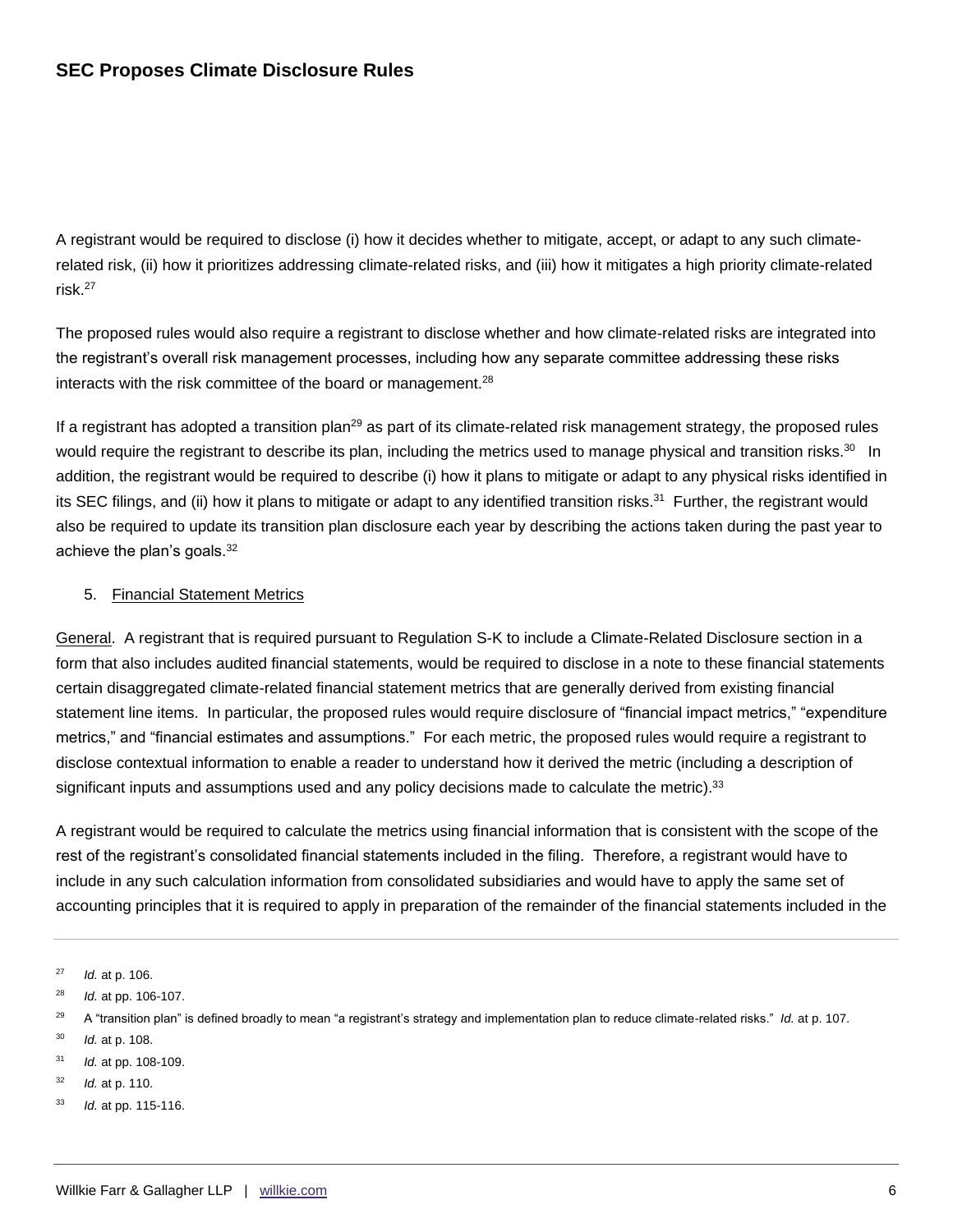filing.<sup>34</sup> Disclosure would be required to be provided for the registrant's most recently completed fiscal year and for the historical fiscal years included in the financial statements in the filing, subject to exceptions for historical periods for information not known or reasonably available to the registrant.<sup>35</sup>

For example, a registrant that is required to include balance sheets as of the end of its two most recent fiscal years and income statements and cash flow statements at the end of its three most recent fiscal years would be required to disclose two years of the climate-related metrics that correspond to balance sheet line items and three years of the climate-related metrics that correspond to income statement or cash flow statement line items.<sup>36</sup>

Financial Impact Metrics. The SEC is proposing to amend Regulation S-X to require a registrant to include disaggregated information about the impact of climate-related conditions and events, and transition activities, on the consolidated financial statements included in the applicable filing. The proposed rules would require a registrant to disclose the financial impacts of severe weather events, other natural conditions, transition activities, and identified climate-related risks on the financial statements included in the relevant filing unless the aggregated impact of severe weather events, other natural conditions, transition activities, and identified climate-related risks is less than one percent of the total line item for the relevant fiscal year.<sup>37</sup>

A registrant would be required to determine the impacts of severe weather events, other natural conditions, transition activities, and identified climate-related risks on each financial statement line item. Within each category, impacts would be required to be disclosed on an aggregated, line-by-line basis for all negative impacts and, separately, on an aggregated, line-by-line basis for all positive impacts. However, for purposes of determining whether the disclosure threshold has been met, a registrant would be required to aggregate the value of the positive and negative impacts on a line-by-line basis.<sup>38</sup>

Expenditure Metrics. The proposed expenditure metrics refer to the positive and negative impacts associated with the same climate-related events, transition activities, and identified climate-related risks as the proposed financial impact metrics discussed above. The proposed expenditure metrics would require a registrant to separately aggregate amounts

34 *Id.* at p. 117.

- <sup>37</sup> *Id.* at p. 126.
- 38 *Id.* at pp. 127-129.

<sup>35</sup> *Id.* at p. 118.

<sup>36</sup> If the registrant is an emerging growth company or a smaller reporting company, only two years would be required. *Id.* at p. 118.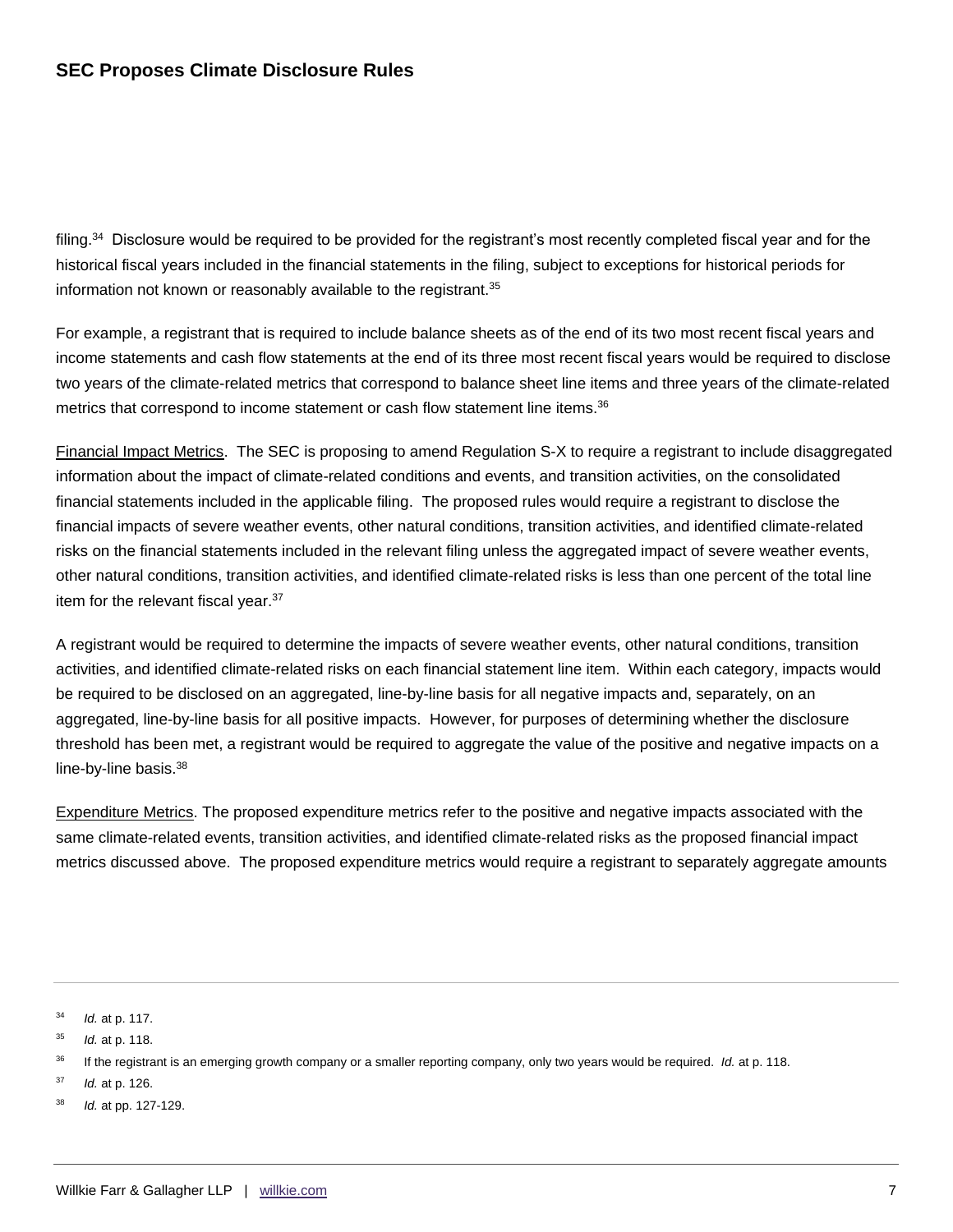of (i) expenditure expensed and (ii) capitalized costs incurred during the fiscal years presented.<sup>39</sup> The proposed expenditure metrics would be subject to the same disclosure threshold as the financial impact metrics.<sup>40</sup>

Financial Estimates and Assumptions. The proposed rules would require a registrant to disclose whether the estimates and assumptions used to produce the financial statements were impacted by exposures to risks and uncertainties associated with, or known impacts from, climate-related events. If so, the registrant would be required to provide a qualitative description of how such events have impacted the development of the estimates and assumptions used by the registrant in the preparation of the financial statements.<sup>41</sup>

Inclusion of Climate-Related Metrics. The proposed financial statement metrics would be required in the financial statements. Therefore, such metrics would be (i) included in the scope of any required audit of the financial statements, (ii) subject to audit by an independent registered public accounting firm, and (iii) within the scope of the registrant's ICFR.<sup>42</sup>

## 6. GHG Emissions

Disclosure Requirement. The proposed rules would require a registrant to disclose its GHG emissions for its most recently completed fiscal year, which rules are based on the concepts of scopes. Scopes are based on the concepts of direct and indirect emissions.<sup>43</sup> The proposed definitions of Scope 1, Scope 2 and Scope 3 are substantially similar to the definitions provided by the GHG Protocol.

The Proposing Release defines (i) Scope 1 emissions as direct GHG emissions from operations that are owned or controlled by the registrant; (ii) Scope 2 emissions as indirect GHG emissions from the generation of purchased electricity, steam, heat, or cooling that is consumed by operations owned or controlled by the registrant; and (iii) Scope 3 emissions as all indirect GHG emissions not otherwise included in a registrant's Scope 2 emissions, which occur in the upstream and downstream activities of a registrant's value chain. The proposed rules would require a registrant to disclose its total Scope 1 emissions and its total Scope 2 emissions (regardless of materiality) after calculating them from all sources that are included in the registrant's organizational and operational boundaries (as described below). A registrant would also be required to disclose separately its total Scope 3 emissions for the fiscal year if those emissions are material, or if it has set a GHG emissions reduction target or goal that includes its Scope 3 emissions.<sup>44</sup>

- <sup>39</sup> *Id.* at pp. 138-139.
- 40 *Id.* at p. 139.
- <sup>41</sup> *Id.* at pp. 145-146.
- <sup>42</sup> *Id.* at p. 150.
- <sup>43</sup> *Id.* at p. 153.
- <sup>44</sup> *Id.* at pp. 156-157.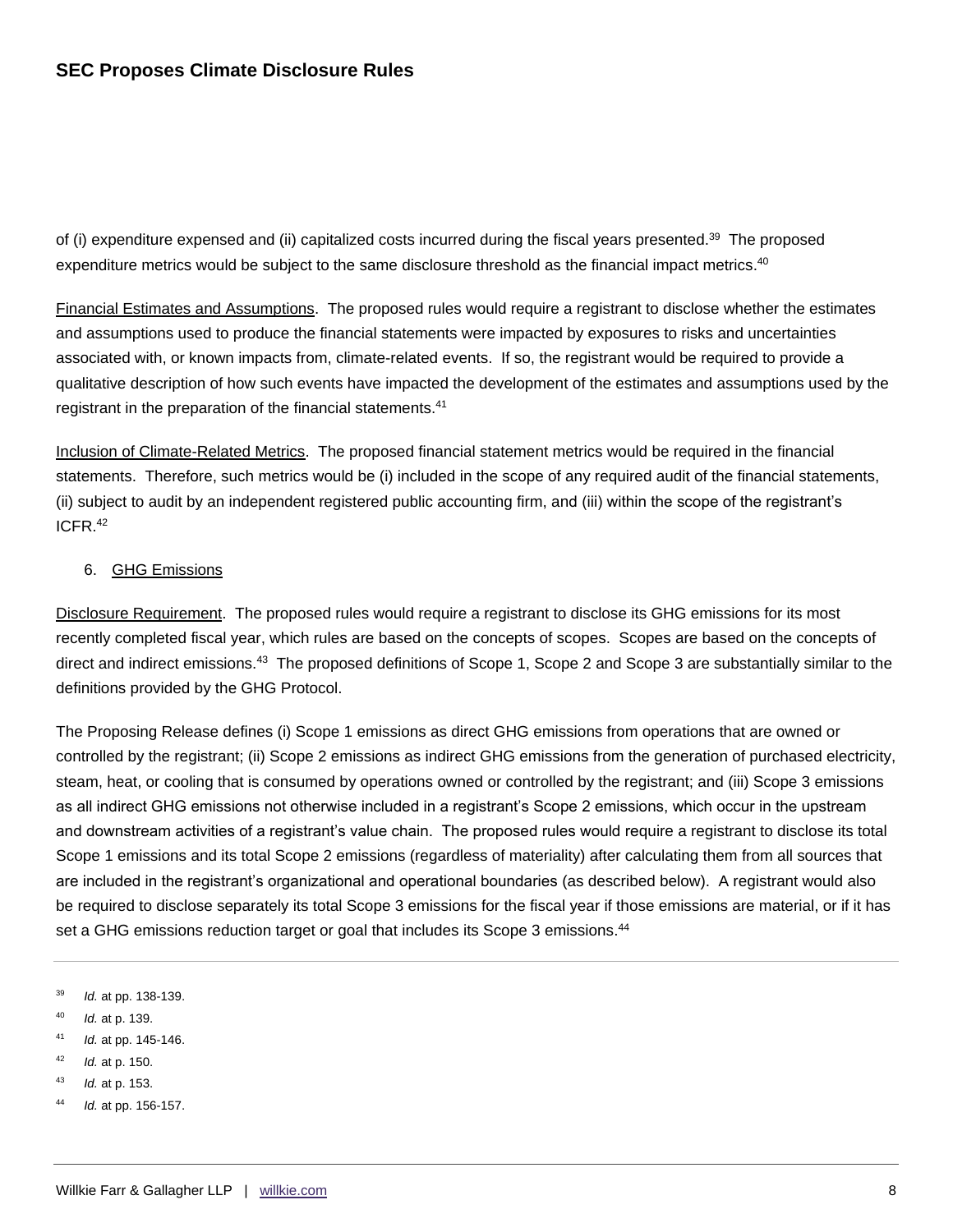When assessing the materiality of Scope 3 emissions, registrants should consider whether Scope 3 emissions make up a relatively significant portion of their overall GHG emissions.<sup>45</sup> However, even when Scope 3 emissions do not represent a relatively significant portion of overall GHG emissions, a quantitative analysis alone would not be sufficient for purposes of determining whether Scope 3 emissions are material and a registrant would also need to consider qualitative factors. Accordingly, Scope 3 emissions may make up a relatively small portion of a registrant's GHG emissions but still be material where Scope 3 represents "a significant risk," Scope 3 is "subject to significant regulatory focus," or if there is a substantial likelihood that a reasonable investor would consider it important in making an investment decision.<sup>46</sup> This is an extremely broad articulation of materiality.

For each scope of emissions, the proposed rules would require a registrant to disclose (i) the emissions disaggregated by each constituent GHG and (ii) GHG emissions data in the aggregate, excluding any offsets. The proposed rules would require a registrant to express each scope of its GHG emissions in terms of carbon dioxide equivalent ("CO2e"), which is the unit of measurement used by the GHG Protocol to indicate the global warming potential of each GHG.<sup>47</sup>

If required to disclose Scope 3 emissions, a registrant would need to identify the categories of upstream and downstream activities that have been included in the calculation of its Scope 3 emissions and describe the data sources used to calculate these emissions. If any upstream or downstream activities were significant to the registrant when it calculated its Scope 3 emissions, the proposed rules would require the registrant to identify such categories and separately disclose Scope 3 emissions data for each of those categories, together with a total of all Scope 3 emissions.<sup>48</sup>

The proposed rules would also require a registrant to disclose the sum of its Scopes 1 and 2 emissions as to GHG intensity. Also, if required to disclose Scope 3 emissions, a registrant would be required to separately disclose its Scope 3 emissions as to GHG intensity. The proposed rules would define "GHG intensity" to mean a ratio that expresses the metric tons of CO2e per unit of total revenues or per unit of production.<sup>49</sup>

The proposed rules would require disclosure to be provided for the registrant's most recently completed fiscal year and for the historical fiscal years included in the registrant's financial statements in the applicable filing, to the extent such

- <sup>46</sup> *Id.* at p. 173.
- <sup>47</sup> *Id.* at pp. 158-159.
- 48 *Id.* at pp. 178-180.
- 49 *Id.* at p. 187.

<sup>45</sup> The Proposing Release provides that no quantitative materiality threshold is being proposed but does make reference to a threshold of 40% used by some companies. *Id.* at p. 173.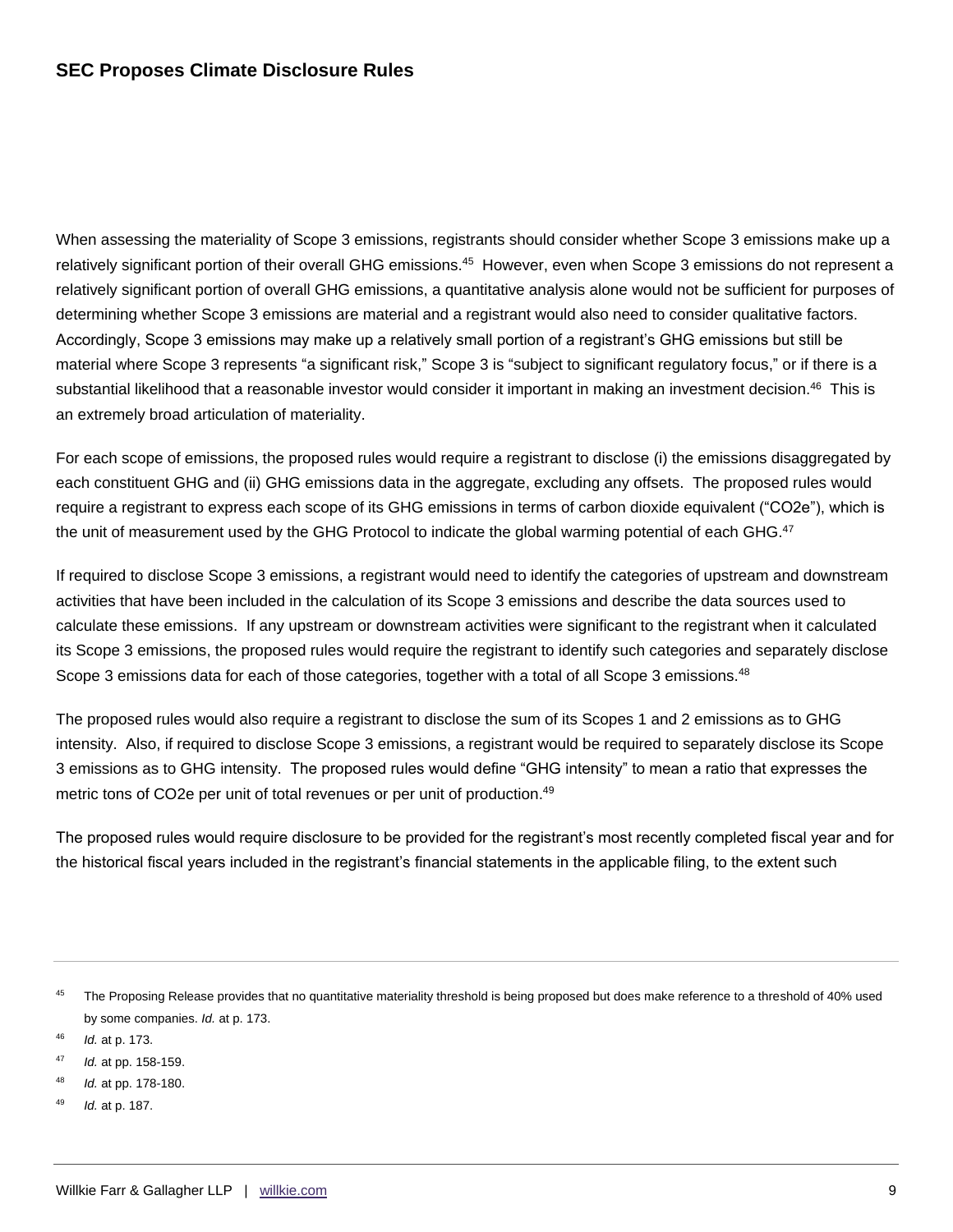historical GHG emissions data is reasonably available; provided that if the registrant is a smaller reporting company, only two years of Scope 1 and Scope 2 emissions metrics would be required.<sup>50</sup>

Methodology. As proposed, a registrant would be required to describe the methodology, significant inputs, and significant assumptions used to calculate its GHG emissions metrics. The description of the registrant's methodology would be required to include the registrant's organizational boundaries, operational boundaries, calculation approach, and any calculation tools used to calculate the registrant's GHG emissions. "Organizational boundaries" would mean the boundaries that determine the operations owned or controlled by a registrant for the purpose of calculating its GHG emissions. "Operational boundaries" would mean the boundaries that determine the direct and indirect emissions associated with the business operations owned or controlled by a registrant.<sup>51</sup>

A registrant's organizational boundaries determine the business operations owned or controlled by a registrant. The proposed rules require a registrant to set the organizational boundaries for its GHG emissions disclosure using the same set of accounting principles applicable to its consolidated financial statements.<sup>52</sup> Also, the scope of consolidation and reporting is required to be consistent for financial data and GHG emissions data, and a registrant would be required to apply existing GAAP when preparing its required GHG emissions disclosures.

Describing a registrant's operational boundaries involves identifying emissions sources within its plants, offices, and other operational facilities that fall within its organizational boundaries, and then categorizing the emissions as either direct or indirect emissions. The proposed rules would require a registrant to include its approach to categorizing its emissions and emissions sources when describing its methodology to determine its operational boundaries. For most registrants, purchased electricity would likely constitute a large percentage of their Scope 2 emissions.<sup>53</sup>

A registrant also needs to select a GHG emissions calculation approach. While direct measurement of GHG emissions is likely to yield the most accurate calculations, given the expense of direct monitoring, the Proposing Release provides that an acceptable method for calculating emissions involves the application of published emission factors. Emission factors are ratios that typically relate GHG emissions to a proxy measure of activity at an emissions source.<sup>54</sup>

<sup>50</sup> *Id.* at pp. 191-192.

- <sup>51</sup> *Id.* at p. 193.
- <sup>52</sup> *Id.* at pp. 194-195.
- <sup>53</sup> *Id.* at pp. 198-199.
- <sup>54</sup> *Id.* at p. 200.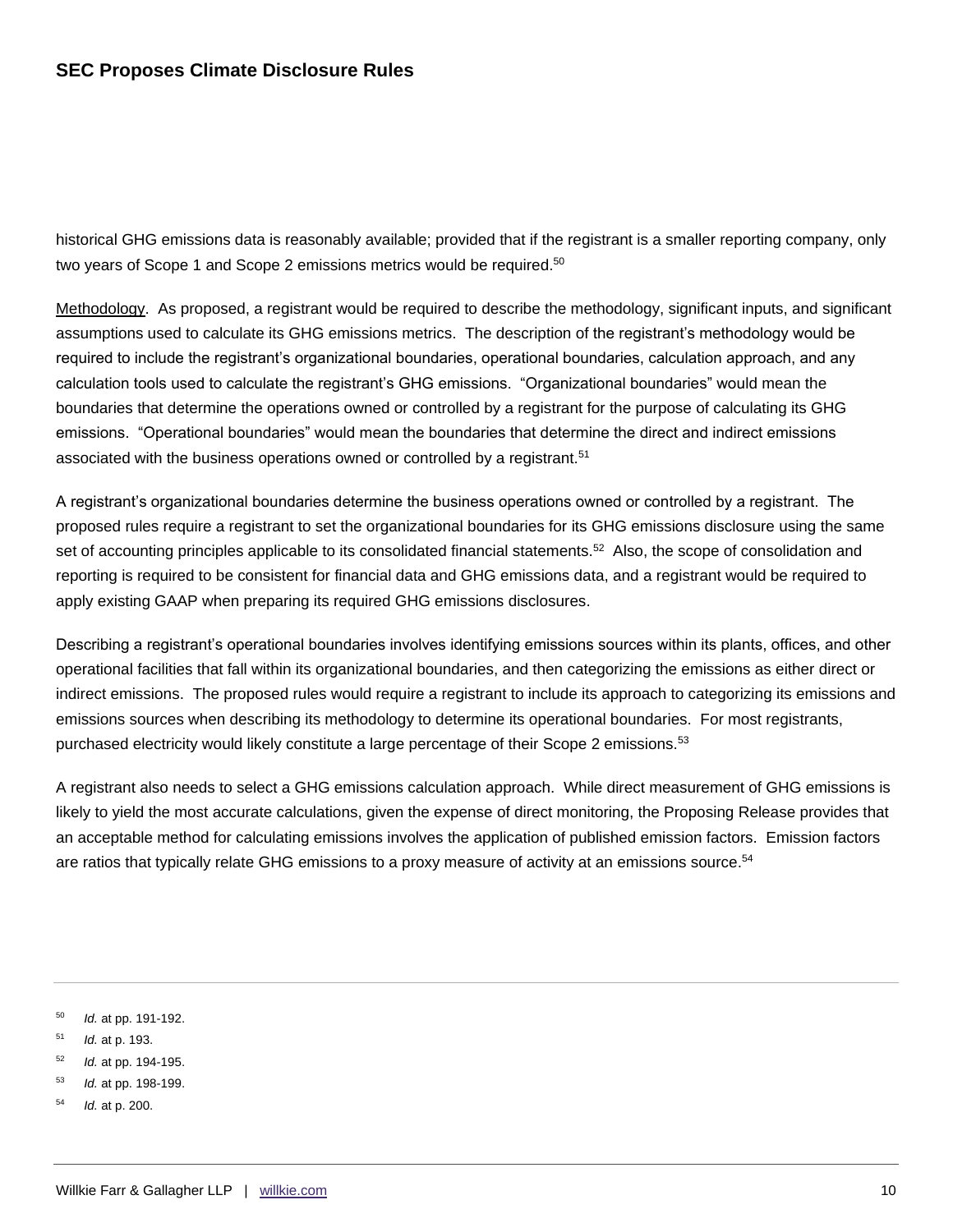After a registrant has selected a calculation approach (i.e., direct measurement or application of emissions factors), the registrant would determine what data needs be collected and how to conduct the relevant calculations, including whether to use any publicly available calculation tools.<sup>55</sup>

The following rules would also apply to the methodology for calculating GHG emissions: (i) a registrant may use reasonable estimates when disclosing such emissions as long it describes the assumptions underlying, and its reasons for using, the estimates; (ii) a registrant is required to disclose, to the extent material, any use of third-party data when calculating its GHG emissions (including the source of the data), regardless of the particular scope of emissions; (iii) a registrant is required to disclose any material change to the methodology or assumptions underlying its GHG emissions disclosure from the previous fiscal year; (iv) a registrant is required to disclose, to the extent material and as applicable, any data gaps in connection with the calculation of its GHG emissions, and how it addressed these gaps and how this has affected the accuracy or completeness of its disclosure; (v) when determining whether its Scope 3 emissions are material, and when disclosing those emissions, in addition to emissions from activities in its value chain, a registrant must include GHG emissions from outsourced activities that it previously conducted as part of its own operations; (vi) if a registrant is required to disclose Scope 3 emissions, and if there was any significant overlap in the categories of activities producing the Scope 3 emissions, the registrant must describe the overlap, how it accounted for the overlap, and its disclosed total Scope 3 emissions; and (vii) a registrant may present its estimated Scope 3 emissions in the form of a range, so long as it discloses its reasons for using the range and the underlying assumptions.<sup>56</sup>

Scope 3 Safe Harbor. The Proposing Release sets forth the following accommodations for Scope 3 emissions disclosure: (i) a safe harbor for Scope 3 emissions disclosure from certain forms of liability under the Federal securities laws, (ii) an exemption for smaller reporting companies from the Scope 3 emissions disclosure requirements, and (iii) a delayed compliance date for Scope 3 emissions disclosure. As to the safe harbor, disclosure of Scope 3 emissions by a registrant would not be deemed to be a fraudulent statement, unless it is shown that such statement was made without a reasonable basis or was disclosed other than in good faith. As to the compliance date, all registrants would have an additional year to comply initially with the Scope 3 emissions disclosure requirement beyond the compliance date for the other proposed rules.<sup>57</sup> The Proposing Release also notes that Securities Act Rule 409 and Exchange Act Rule 12b-21, which provide accommodations for information that is unknown and not reasonably available, would be available for the proposed Scope 3 emissions disclosures.

57 *Id.* at pp. 218-222.

<sup>55</sup> *Id.* at pp. 201-204.

<sup>56</sup> *Id.* at pp. 206-210.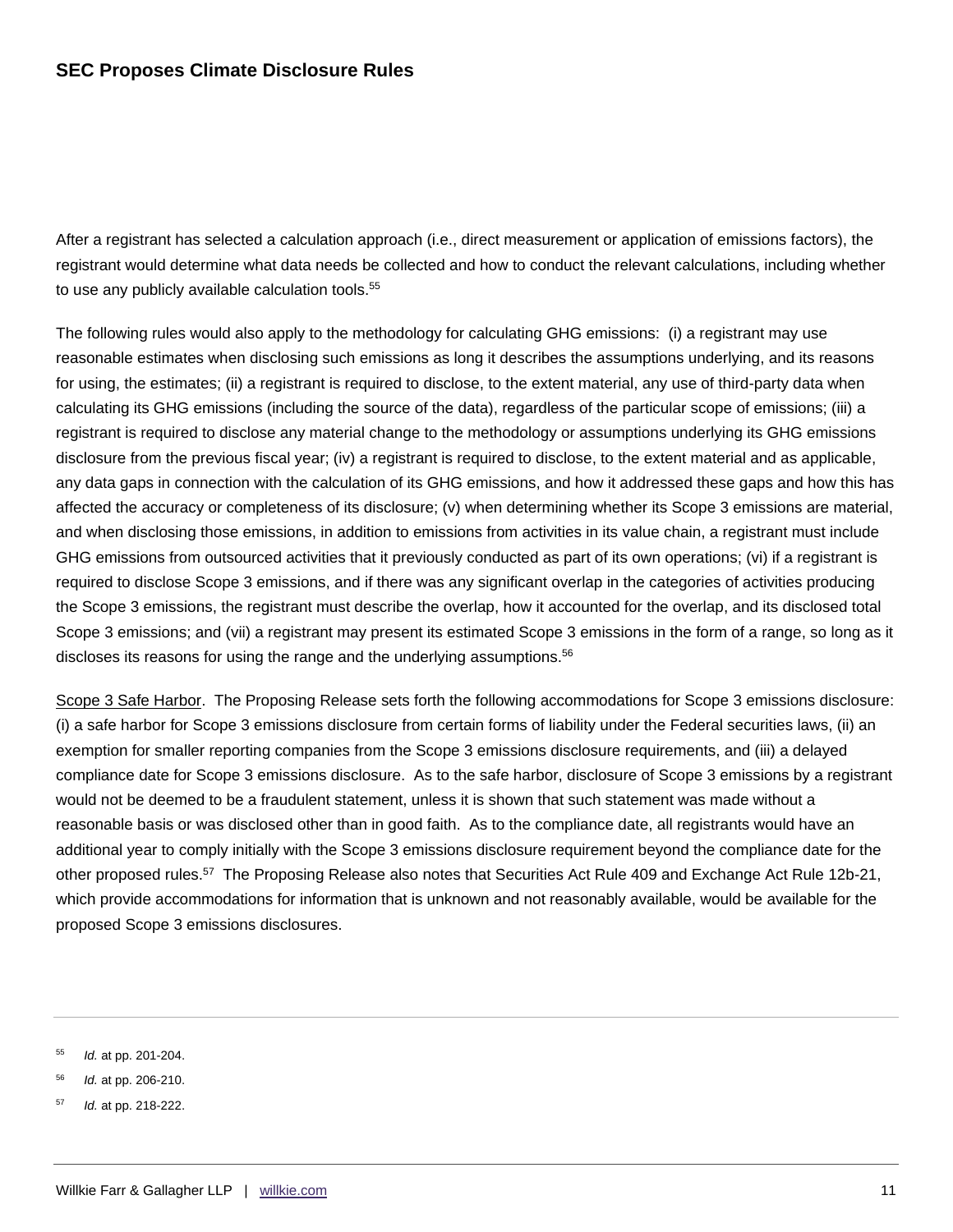## 7. Attestation of Scope 1 and Scope 2 Emissions Disclosure

The proposed rules would require a registrant that is an accelerated filer or large accelerated filer to include in the relevant filing an attestation report covering the disclosure of its Scope 1 and Scope 2 emissions.<sup>58</sup> The attestation engagement must, at a minimum, be at the "limited assurance" level as to the required GHG emissions disclosure for fiscal years two and three after the disclosure compliance date and at the "reasonable assurance" level for fiscal years four and beyond.<sup>59</sup>

The proposed rules also set forth minimum qualifications and independence requirements for the attestation service providers. A GHG emissions attestation provider is defined as a person or firm that (i) is an expert in GHG emissions by virtue of having significant experience in measuring, analyzing, reporting, or attesting to GHG emissions and (ii) is independent (based on factors similar to those used to determine whether an accountant is independent) with respect to a registrant and its affiliates.<sup>60</sup> The attestation provider would be subject to liability under the federal securities laws for the attestation conclusion.

The proposed rules also set forth certain requirements for the attestation report, which report is to be included in the separately captioned "Climate-Related Disclosure" section in the relevant filing.<sup>61</sup>

Each registrant, other than a large accelerated filer or accelerated filer that is required to include a GHG emissions attestation report in its filings, must include certain information in its filings if such registrant's GHG emissions disclosures were subject to third-party attestation or verification, including the name of the service provider, the level or scope of assurance or verification, and the results of the assurance or verification.<sup>62</sup>

#### 8. Targets and Goals

If a registrant has set any climate-related targets or goals, then the proposed rules would require the registrant to provide certain information about those targets or goals, including a description of (if applicable): (i) the scope of activities and emissions included in the target; (ii) the unit of measurement; (iii) the time horizon by which the target is intended to be achieved, and whether the time horizon is consistent with one or more goals established by a climate-related treaty, law, regulation, policy, or organization; (iv) the defined baseline time period and baseline emissions against which progress will

<sup>58</sup> The SEC notes in the Proposing Release that its rules typically do not require registrants to obtain assurance over disclosure provided outside of the financial statements. *Id.* at p. 229.

<sup>59</sup> *Id.* at p. 224.

<sup>60</sup> *Id.* at pp. 257-267.

<sup>61</sup> *Id.* at pp. 248-249.

<sup>62</sup> *Id.* at pp. 273-274.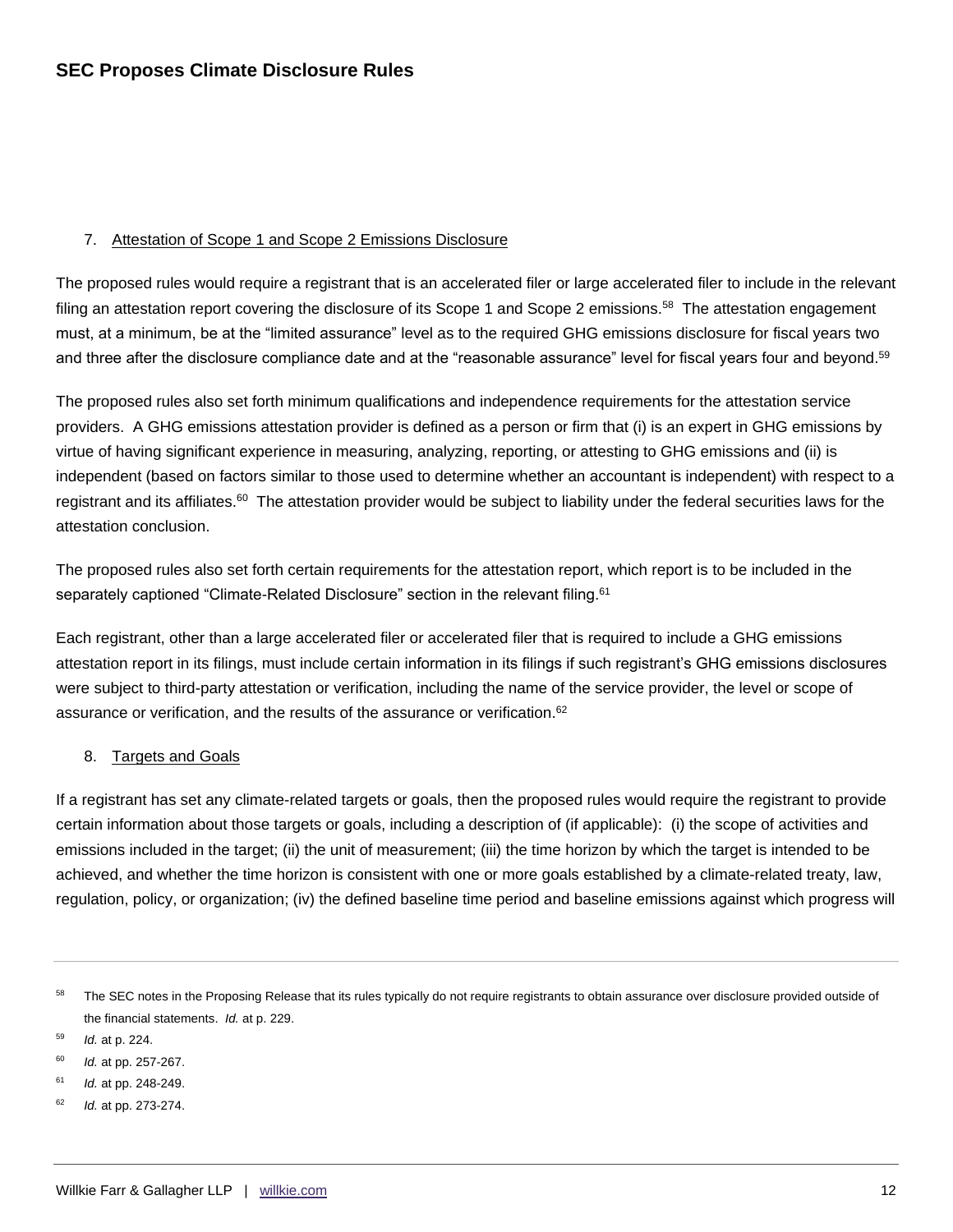be tracked with a consistent base year set for multiple targets; (v) any interim targets; and (vi) how the registrant intends to meet its climate-related targets or goals. $63$ 

If a registrant has used carbon offsets or RECs in its plan to achieve climate-related targets or goals, it would be required to disclose (i) the amount of carbon reduction represented by the offsets or the amount of generated renewable energy represented by the RECs, (ii) the source of the offsets or RECs, (iii) a description and location of the underlying projects, (iv) any registries or other authentication of the offsets or RECs, and (v) the cost of the offsets or RECs.<sup>64</sup>

## **Miscellaneous.**

Compliance Date. Assuming the proposed rules are adopted with an effective date in December 2022 and that the registrant has a December 31 fiscal year-end, (i) the compliance date for a large accelerated filer for all proposed disclosure (other than Scope 3) is fiscal year 2023 (filed in 2024) and the compliance date for Scope 3 is fiscal year 2024 (filed in 2025), (ii) the compliance date for an accelerated filer for all proposed disclosure (other than Scope 3) is fiscal year 2024 (filed in 2025) and the compliance date for Scope 3 is fiscal year 2025 (filed in 2026), and (iii) the compliance date for a smaller reporting company for all proposed disclosures (other than Scope 3) is fiscal year 2025 (filed in 2026) and the smaller reporting company would be exempted from Scope 3 reporting.<sup>65</sup>

The proposed compliance dates above would apply to both annual reports and registration statements.

Inline XBRL. The proposed rules would require registrants to tag the proposed climate-related disclosures in a structured, machine-readable data language.<sup>66</sup>

Comments. Comments on the proposed rules must be received by the later of May 22, 2022 or 30 days after the Proposing Release is published in the Federal Register. The Proposing Release contains 201 specific requests for comments.

63 *Id.* at pp. 276-278. A registrant would be required to update the disclosure in clause (vi) each fiscal year by describing the actions taken during the year to achieve its targets or goal. *Id.* at p. 280.

64 *Id.* at p. 281.

65 *Id.* at p. 300.

66 *Id.* at p. 293.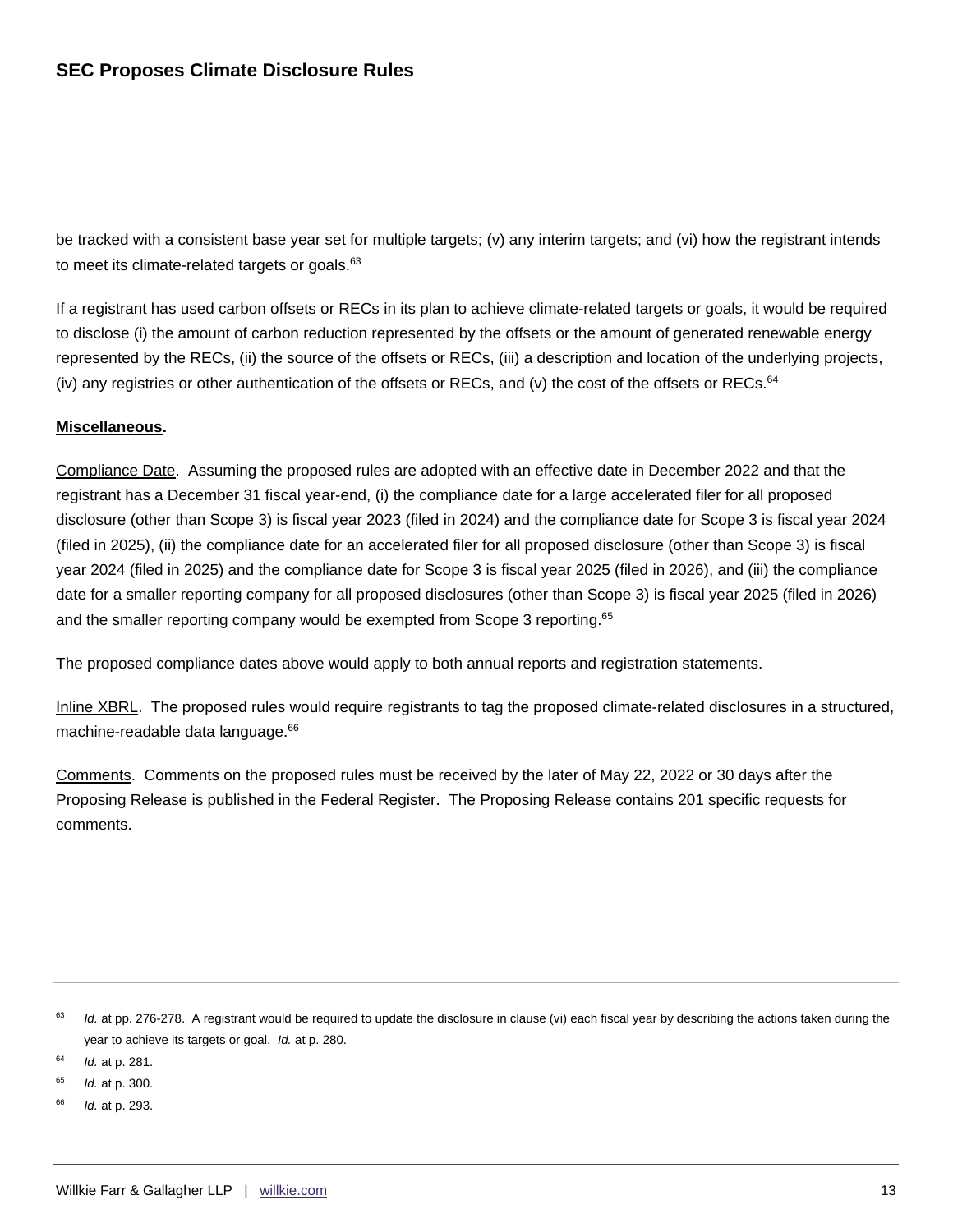## **Dissenting Statement.**

Commissioner Hester Peirce issued a long statement in dissent.<sup>67</sup> Her main arguments are that:

- public companies are already required to disclose material client risks by existing SEC rules;
- the proposed materiality analysis for Scope 3 disclosures departs from the "reasonable investor" standard set forth by the Supreme Court;
- the justification for the SEC's disclosure mandate provided at page 9 of the Proposing Release ("we understand investors often employ diversified strategies, and therefore do not necessarily consider risk and return of a particular security in isolation but also in terms of the security's effect on the portfolio as a whole, which requires comparable data across registrants") departs from the SEC's traditional companyspecific approach to disclosure and suggests it is appropriate for shareholders of the disclosing company to subsidize other investors' portfolio analysis;
- the proposal exceeds the SEC's statutory limits by using the disclosure rules to achieve objectives that are outside of the SEC's statutory mission (protecting investors, facilitating capital formation and fostering fair, orderly and efficient markets) and by pursuing those objectives by disclosure mandates that may violate First Amendment limitations on compelled speech;
- the economic analysis underestimates the cost of the proposal, including the costs of the Scope 3 disclosure framework, compliance with the attestation requirements, and audit costs;
- the proposal will not lead to comparable, consistent and reliable disclosure because the underlying data (including data obtained from suppliers, customers and employees) is unlikely to be reliable; and
- the proposal will hurt investors, the economy and the SEC by pushing capital allocation toward politically and socially favored ends, especially when the SEC has no expertise in capital allocation or the applicable science. 68

<sup>67</sup> *See* We are Not the Securities and Environmental Commission – At Least Not Yet, Commissioner Hester M. Peirce (Mar. 21, 2022).

<sup>68</sup> *Id.* at pp. 2-9.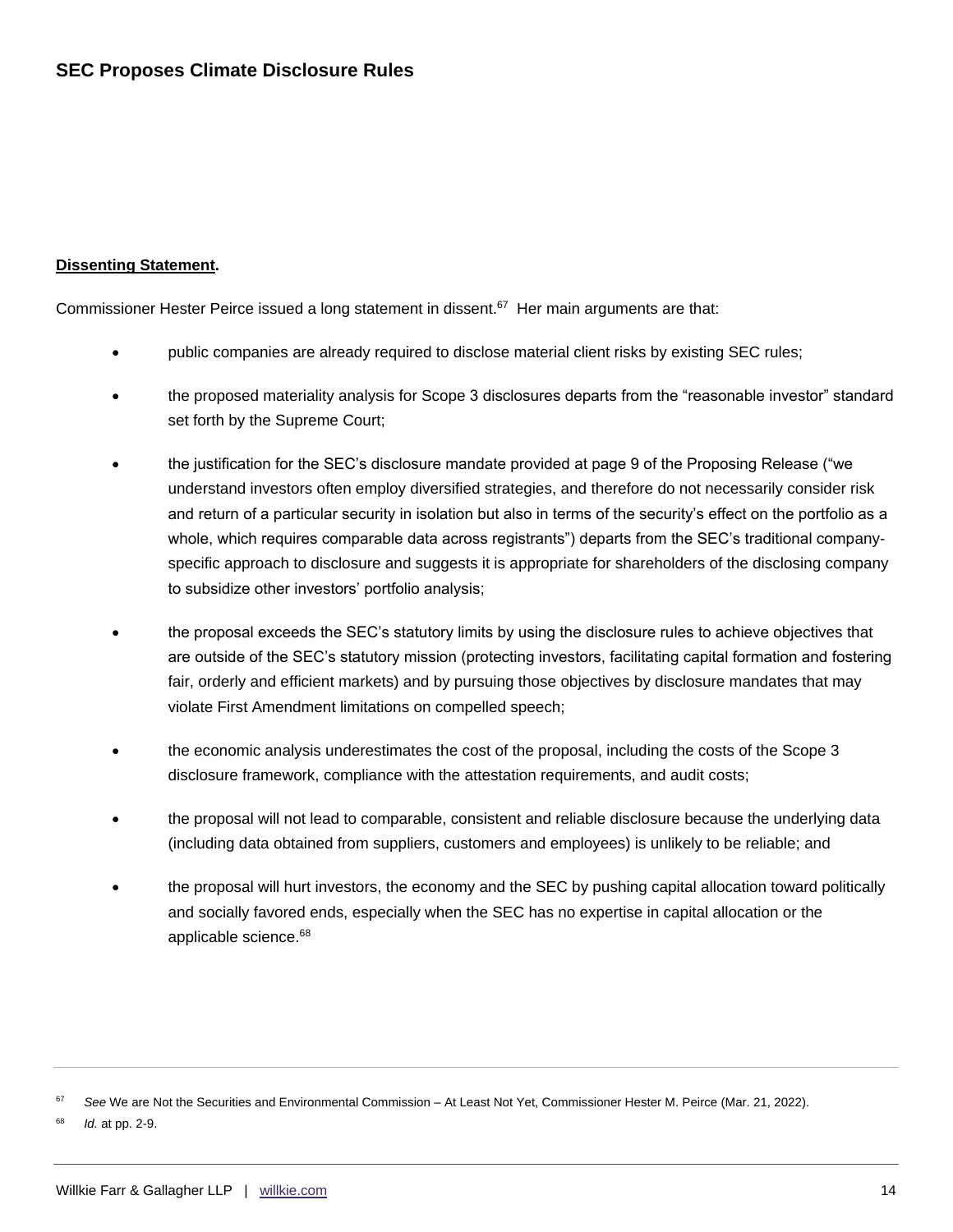#### **Takeaways.**

While there almost certainly will be litigation over the proposed rules (see Commissioner Peirce's dissent as to the SEC exceeding its statutory limits and acting outside its area of expertise), registrants nevertheless need to begin preparing to comply with the proposed rules. This will involve, among other things, setting up internal reporting systems, reviewing their risk management practices as to climate-related disclosures and climate risk assessment, reviewing disclosures in current public filings as per the proposed requirements, possibly hiring additional staff, reviewing board practices and the backgrounds of board members as per the disclosure requirements in the Proposing Release and amending governance documents accordingly, briefing the board on the contents of the Proposing Release, working with outside auditors in preparation for the new financial statement requirements, and beginning the process of obtaining an attestation provider.

We expect there to be significant pushback by companies as to the inclusion of the Scope 3 requirements; if these requirements are still included in the adopting release, thousands of private entities that do business with registrants will need to set up reporting systems that will allow such entities to provide information to registrants as to their GHG emissions, and registrants will need to start working with these private entities so that such entities can become prepared to provide this information.

The proposed rules are extremely detailed and complex, and compliance will require a great deal of money, time and effort from registrants. The Proposing Release estimates \$640,000 of increased compliance costs in year one for a large company resulting from the proposed rules, excluding third-party assurance costs; we would not be surprised if the actual number was much higher.

Scope 1 and Scope 2 disclosures are required without regard to materiality. The language in the Proposing Release as to determining materiality for purposes of Scope 3 disclosures will make it far from easy to conclude that these disclosures are not material.

Companies that already compile and disclose information on climate risk and related performance will need to align and in some cases significantly refine such efforts to ensure compliance with the proposed rules.

Companies will be subject to increased litigation risk with respect to their climate disclosures. Companies should use forward-looking statement legends with respect to these disclosures.

The disclosure requirements around targets and goals and the increased possibility of litigation may serve to greatly reduce the number of companies publishing such targets and goals in the future.

The rules can be expected to drive corporate behavior through the required disclosures. As the SEC lacks expertise in environmental standard setting, it relied on the TCFD and the Greenhouse Gas Protocol in drafting the Proposing Release. Based on this, the likely ensuing litigation could have negative ramification for the doctrine of "Chevron